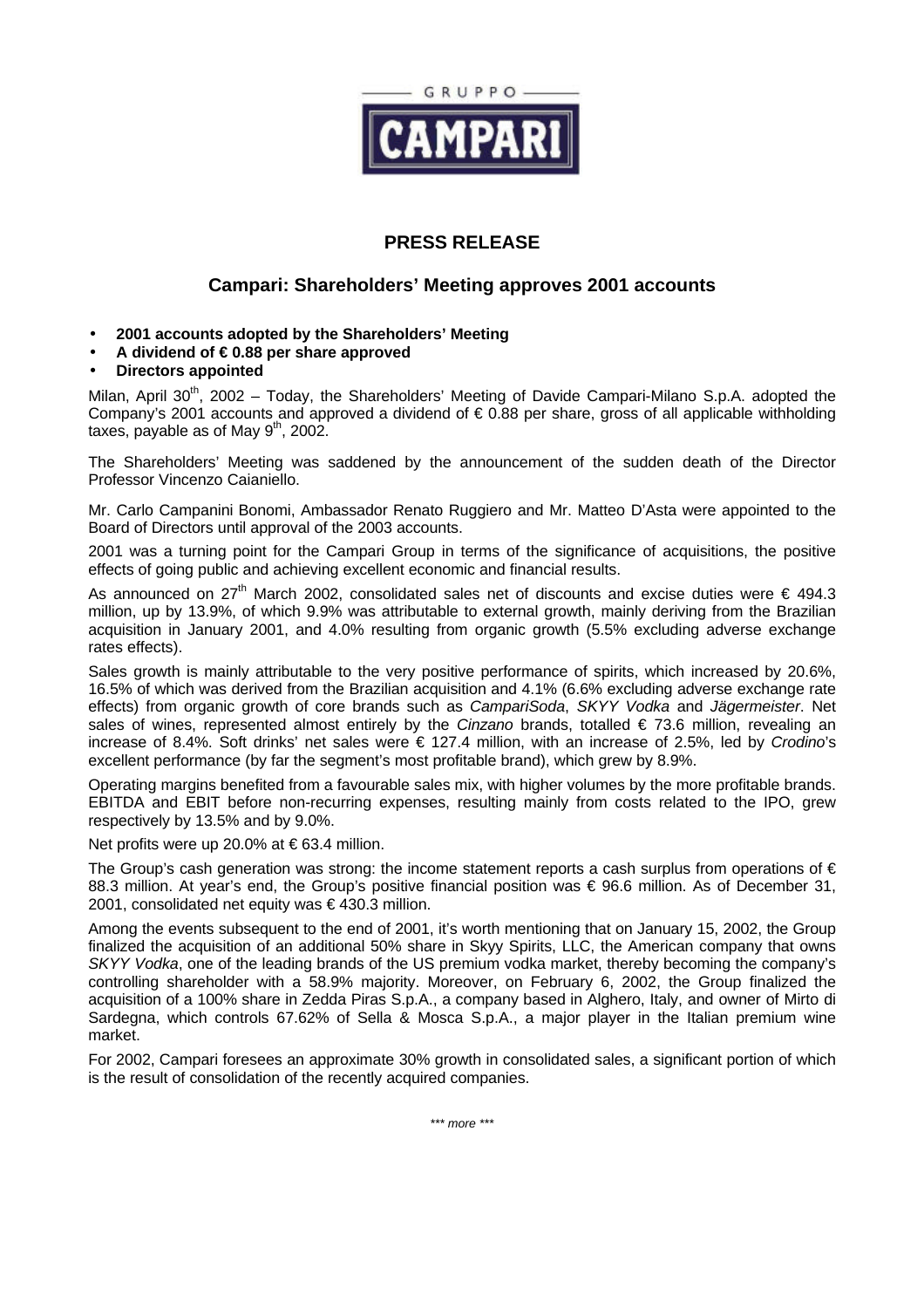*The Campari Group is one of the world's leading alcoholic beverage players with a leading position in the Italian and Brazilian markets and a strong presence in the USA, Germany and Switzerland.*

*The Group, which has more than 140 years experience in the business, has always had a strong international bias, with over 50% of consolidated sales deriving from the export of its brands to over 190 countries.*

*Following an intensive acquisition campaign undertaken over the last few years, the Group today has an extensive portfolio that spans three business segments: spirits, wines and soft drinks. The Group's portfolio includes a combination of strong international brands, such as* Campari*,* SKYY Vodka*,* Cynar *and* Cinzano *and leading local brands, such as* CampariSoda*,* Crodino*,* Sella & Mosca*,* Zedda Piras*,* Biancosarti*,* Lemonsoda*,* Oransoda *and* Pelmosoda *in Italy,* Ouzo 12 *in Greece and in Germany,* Dreher*,* Old Eight*,* Drury's *and* Liebfraumilch *in Brazil and* Gregson's *in Uruguay. The Group has its headquarters in Milan, Italy, while its main subsidiaries are located in Monaco, USA, Brazil, Germany, Switzerland and France. The Group has over 1,300 employees, and shares of the parent company Davide Campari-Milano S.p.A have been listed on the Milan stock exchange since July 2001.*

**\*\*\***

#### **For further information please contact:**

| Chiara Garavini                   | Tel.: +39 02 6225 330 |
|-----------------------------------|-----------------------|
| <b>Investor Relations Manager</b> | Fax: +39 02 6225 479  |

E-mail: investor.relations@campari.com Web site: www.campari.com

### **Attachment (1) CAMPARI GROUP - CONSOLIDATED INCOME STATEMENT**

#### **CONSOLIDATED INCOME STATEMENT**

|                                             | 2001        |         | 2000        |         | Change  |  |
|---------------------------------------------|-------------|---------|-------------|---------|---------|--|
|                                             | (€millions) | $\%$    | (€millions) | $\%$    | $\%$    |  |
| Net sales (1)                               | 494.3       | 100.0   | 434.0       | 100.0   | 13.9    |  |
| Cost of materials                           | (170.0)     | $-34.4$ | (146.6)     | $-33.8$ | 16.0    |  |
| Manufacturing costs                         | (41.5)      | $-8.4$  | (34.5)      | $-7.9$  | 20.0    |  |
| Total cost of sales                         | (211.5)     | $-42.8$ | (181.1)     | $-41.7$ | 16.8    |  |
| <b>Gross Margin</b>                         | 282.8       | 57.2    | 252.9       | 58.3    | 11.8    |  |
| Advertising and promotion                   | (91.3)      | $-18.5$ | (79.6)      | $-18.3$ | 14.7    |  |
| Selling and distribution expenses           | (55.0)      | $-11.1$ | (50.5)      | $-11.6$ | 8.9     |  |
| <b>Trading margin</b>                       | 136.5       | 27.6    | 122.8       | 28.3    | 11.1    |  |
| General and administrative expenses         | (30.9)      | $-6.3$  | (28.5)      | $-6.6$  | 8.3     |  |
| Amortisation of goodwill and trademarks     | (11.4)      | $-2.3$  | (7.9)       | $-1.8$  | 44.9    |  |
| <b>EBIT before non-recurring expenses</b>   | 94.2        | 19.1    | 86.4        | 19.9    | 9.0     |  |
| Non-recurring expenses                      | (5.6)       | $-1.1$  | (1.1)       | $-0.3$  |         |  |
| <b>EBIT after non-recurring expenses</b>    | 88.6        | 17.9    | 85.3        | 19.7    | 3.9     |  |
| Net interest income (charges)               | 3.2         | 0.6     | 5.3         | 1.2     | $-40.4$ |  |
| Exchange-rate gains (losses), net           | (3.9)       | $-0.8$  | 0.1         | 0.0     |         |  |
| Others, net                                 | 6.1         | 1.2     | 6.7         | 1.5     | $-9.0$  |  |
| Minority interests                          | 0.0         | 0.0     | 0.1         | 0.0     |         |  |
| Income before taxes                         | 94.0        | 19.0    | 97.5        | 22.5    | $-3.6$  |  |
| Taxes                                       | (30.6)      | $-6.2$  | (44.7)      | $-10.3$ | $-31.5$ |  |
| Net profit                                  | 63.4        | 12.8    | 52.8        | 12.2    | 20.0    |  |
|                                             |             |         |             |         | 16.1    |  |
| Depreciation                                | 11.3        | 2.3     | 9.7         | 2.2     |         |  |
| Amortisation                                | 14.5        | 2.9     | 9.6         | 2.2     | 51.5    |  |
| Total depreciation & amortisation           | 25.8        | 5.2     | 19.3        | 4.4     | 33.7    |  |
| (1) Net of discounts and excise duty        |             |         |             |         |         |  |
| <b>EBITDA</b> before non-recurring expenses | 120.0       | 24.3    | 105.7       | 24.4    | 13.5    |  |
| <b>EBITDA</b>                               | 114.5       | 23.2    | 104.7       | 24.1    | 9.4     |  |
| EBITA before non-recurring expenses (2)     | 105.7       | 21.4    | 94.3        | 21.7    | 12.0    |  |
| EBITA <sup>(2)</sup>                        | 100.1       | 20.3    | 93.2        | 21.5    | 7.3     |  |
|                                             |             |         |             |         |         |  |

(2) EBITA = EBIT before amortisation of goodwill and trademarks